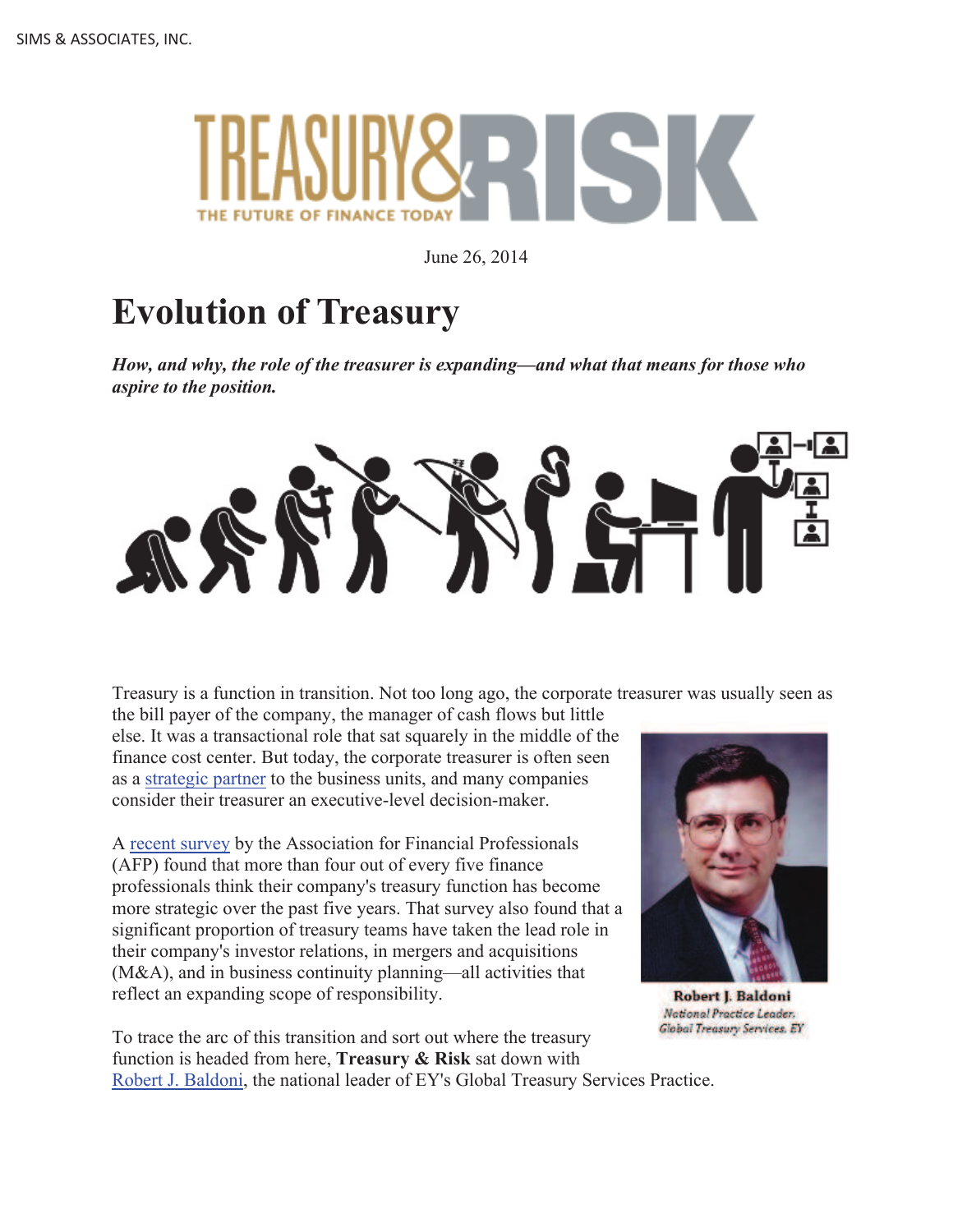#### **T&R:** *How has the role of the corporate treasurer changed over the past decade or two?*

**Bob Baldoni:** Well, when you ask that question, you also have to ask, 'How has the role of the CFO changed?' What's happened over the past decade is that the CFO role has moved up fairly dramatically in the company, so that many CFOs are now shoulder-to-shoulder with the CEO. That's left a bit of a vacuum in the functional structure of many companies, and that vacuum has usually been filled by the treasurer.

Normally the primary functions under the CFO are the controller, tax director, and treasurer. If you think about the focus of each of these, the treasurer—focusing more on the future and the cash and growth into new markets—has been the logical person to step in for the CFO. So in many companies the treasurer has almost become the 'operating CFO' of the company, handling all the operational elements of finance and leaving the CFO to deal with the higher-level strategic visioning and corporate development.

### **T&R:** *This is something you see happening in a lot of large companies right now?*

**BB:** Yes, it's a trend, and I think it's growing.

**T&R:** *What are some of the specific activities you're seeing treasury functions take on that haven't traditionally fallen within the scope of treasury?*

**BB:** Well, many treasurers are getting much more involved in the higher-level functions around things like funding for growth and mergers and acquisitions. Before, the participation of treasury in funding was more around cash management, but now we're seeing treasury more involved in the overall planning and structuring, as well as providing support in the creation of funding vehicles. This is also true for M&A, where treasurers are getting much more involved, much earlier in the due diligence process. Finally, we now see enterprise risk management tending to be housed in the treasurer's space.

"A company is at a competitive disadvantage if it does not give treasury, and the treasurer, a broader palette of responsibilities."

-Bob Baldoni, EY

To circle back to your original question, the role of the treasurer has shifted from being primarily the bill payer, the banker, the financier to being a really integral part of decision-making at the company, a real value contributor. And that value comes in a lot of shapes and a lot of forms. It could be that a treasurer is walking down the hall to procurement, bringing treasury skills to decisions around the supply chain and commodity exposures and those kinds of risks. The procurement folks might still deal with the supply and delivery risks, but treasury might help with some of the market risk.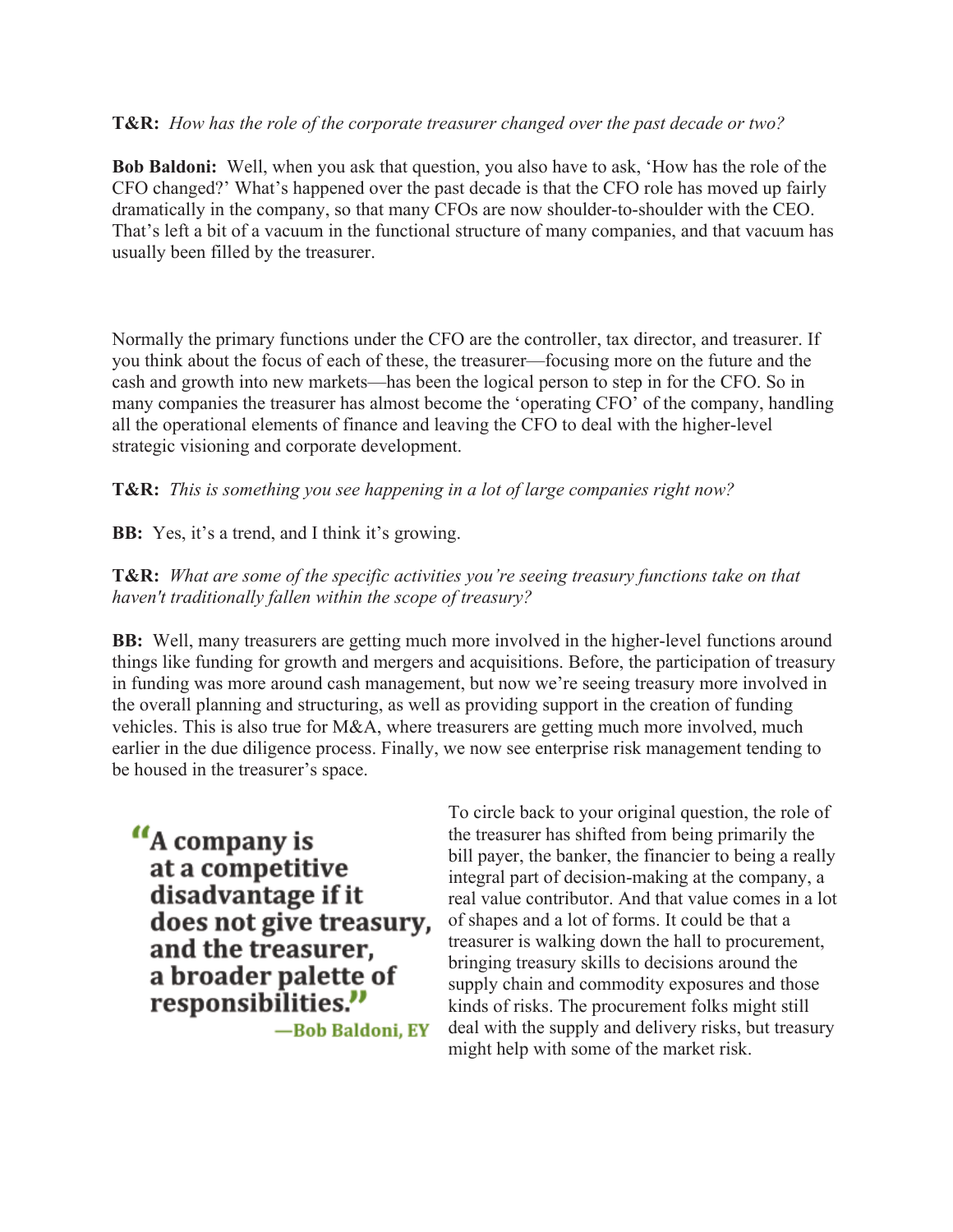Some treasurers are getting involved in pricing and showing the business units how to decide whether to sell in the local currency. If you're up against local competition and you're from another country and another cost base, you can't sell in dollars when everybody else is selling in the local currency. The business unit needs to be able to look at the supply chain and how it feeds pricing and how it feeds risk—and treasury is in the perfect position to help with that. A business unit might even be looking at selling in a third currency because that's what a customer asked for because they happen to have a stream of cash in some other currency. The treasurer can show business units how to present the customer with prices in different currencies, deal with the risk that creates, and calculate the true cost to the company of one-off sales that add unique risks

Other treasurers are looking at credit issues. For example, we've seen some companies where a third-party contract manufacturer may not have the best credit and treasury helps the company stand between the provider of the materials and the contract manufacturer to reduce the credit risk, because that was a pass-through cost anyway.

These are diverse examples, but they show the range of different higher-level activities that treasury is getting involved in within some companies.

## **T&R:** *So, what is the benefit to the company of expanding the role of the treasurer?*

**BB:** I think a company is at a competitive disadvantage if it does not give treasury, and the treasurer, a broader palette of responsibilities. Companies that look at treasury as simply the banker and the financial risk manager are leaving a lot on the table.

### **T&R:** *Why is that? Is it because treasurers have a specific skill set they bring to strategic decisions?*

**BB:** That's exactly it. Treasurers have developed tools to manage risk. They've developed tools to provide liquidity. They have tools to take volatility out of earnings. They can use that same toolkit to support the business units as they work on increasing market share; building competitive advantage; and adding stability and sophistication to client pricing, whether through risk sharing or different currency options. These are skills treasury is already using for internal company management. If they push that out to the businesses, they will help the business units meet their goals.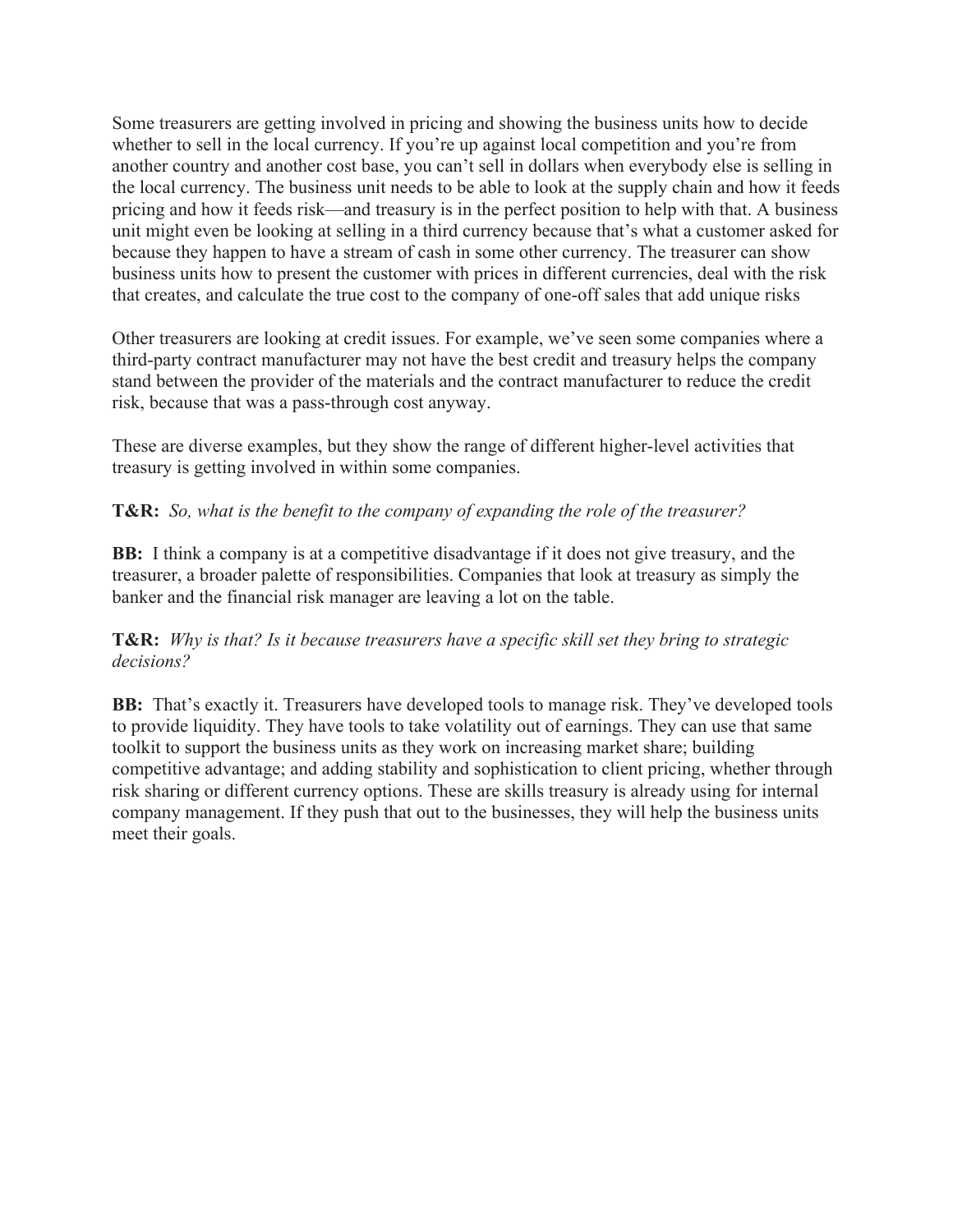For example, traditionally treasury has always dealt with foreign exchange issues in the past tense. A foreign business unit might project that it will sell 5 million units of X and that it will make so much money. It might actually sell 5 million units, but if the currency moves against it, it may be less profitable. And treasury will be responsible for managing that exposure after the sale is made and the receivable is on the books. But if treasury can get involved earlier in that cycle and help preemptively manage some of the anticipated risk, determine the pricing, maybe

"Treasurers have developed tools to manage risk, provide liquidity, [and] take volatility out of earnings. They can use that same toolkit to support the business units."

encourage some risk-sharing during the bidding process, it can increase the chances that the business unit will reach its profitability goal if it hits its sales target.

If a business unit says, 'I'm not going to lock in this hedge because if rates move the other way, it will hurt my numbers,' that unit is taking a risk not just for itself but for the whole company. If the currency moves against it, the managers may not get a bonus, but the company is also going to take a hit. Treasury, being more objective and looking at things from a broader, corporate-level perspective, might be able to get in there and say,

'We're going to do some options, we're going to use these techniques, and we'll provide you with some of that.' It's pretty valuable to get treasury involved where these conversations are happening.

-Bob Baldoni, EY

**T&R:** *Would treasury end up sharing these kinds of risks with the business units, or just help them set up their own financial risk management processes?*

**BB:** I once saw a quote on the desk of an executive I was working with that said, 'Trust only those who have as much to lose as you do when things go wrong.' That's really the key. If treasury is going in to the businesses and saying, 'Let me help you,' they need to have some 'skin' in the game. Treasury can't say, 'You need to hedge all these local-currency sales,' and then disappear, leaving the business unit to make the trade and deal with the consequences on its own if the currency moves in the other direction and it hits their margins. These have to be programs that treasury is prepared to support and co-develop with the businesses.

I often tell treasurers, 'Don't take that next step until you have your own house in order. Make sure your treasury is stable, your systems are up to speed, you're using straight-through processing, your efficiency is there, your liquidity management is there. Because helping the business units with risk management is going to add complication to your organization. If you're having trouble managing your own day-to-day tasks, you're not going to be able to help others.'

**T&R:** *So, for treasurers who want to take on more responsibility at the strategic level, what's the path forward, beyond getting their function under control?*

**BB:** It's also important to take a broader view of the business. If you're brought into business decisions, production decisions, or acquisition decisions, you want to make sure you're adding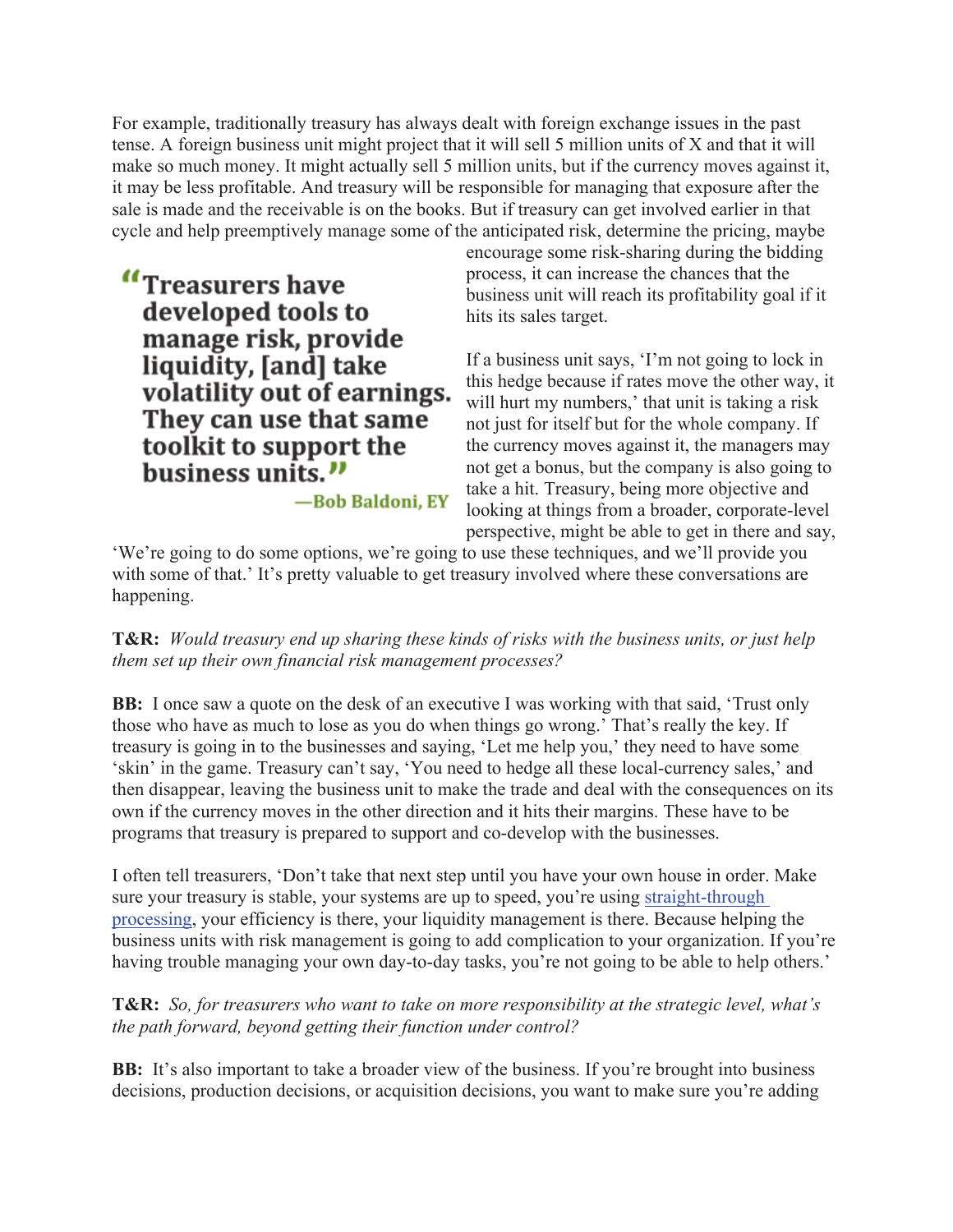value. Generally in the past, treasury was brought in at the back end of acquisitions. Somebody would drop a packet on the treasurer's desk and say, 'We just bought this company. Integrate it.' Now treasury is usually brought in earlier in the process, and it's important for the treasurer to speak up and bring his or her unique expertise to bear on all the complexities of the decision.

Another important step is to implement the most efficient processes and technology infrastructure possible. Treasury tends to have a smaller staff than most other departments; that

"To meet the demands" of a globally dispersed company, treasury has to change. These changes are requiring many treasurers to stretch their skill sets." -Bob Baldoni, EY

makes technology even more crucial to treasury. What technology ultimately does is provide scalability to the treasurer by pushing the transactional work down into the system, which frees up staff time for more strategic, value-added work. It also provides scalability, by virtue of the fact that the treasurer can take on more responsibilities without adding staff.

Most treasury functions were not designed, per se. They just evolved over time. Very few people start with a blank sheet of paper and say, 'Hmm. How are we going to build our treasury today?' It's

more like 'Here are our immediate needs: We acquired this company; we divested that company. We have three legacy systems. We have staff with these skills and we currently need those skills.' Failure is never an option in treasury. Money has to go out by 3 p.m., so money gets out by 3 p.m. Nobody outside of treasury asks how it got out; they just 'scream and yell' if it doesn't get out on time. So historically the treasury team has found workarounds when necessary to get the job done. They've used spreadsheets, they've found bolt-on systems. Now there is a movement to try to clean up and make treasury more efficient.

Maybe in the past a certain activity required one staff member to create a spreadsheet, then to pass that spreadsheet on to the next person, who would manually take that information and add three numbers and divide it by six, and the spreadsheet would work its way through the process, taking up a lot of staff time along the way. Now, with straight-through processing—meaning you put something in and it's touched very little by human hands as it moves through the process—treasury can add a great deal of efficiency. Treasury systems can automatically get bank account information, execute foreign exchange transactions and confirmations, identify and consolidate exposures. That enhances a company's control process, and it also removes the necessity for the treasury staff to do a lot of tactical work.

**T&R:** *Does the modern treasury function require a significantly different skill set from the traditional repertoire of the treasurer?*

**BB:** Yes, these changes may change the skill mix within treasury. Today's treasury staff needs to be savvy with technology, and the treasurer needs to have experience in selecting, implementing, and using treasury workstations or ERP treasury modules.